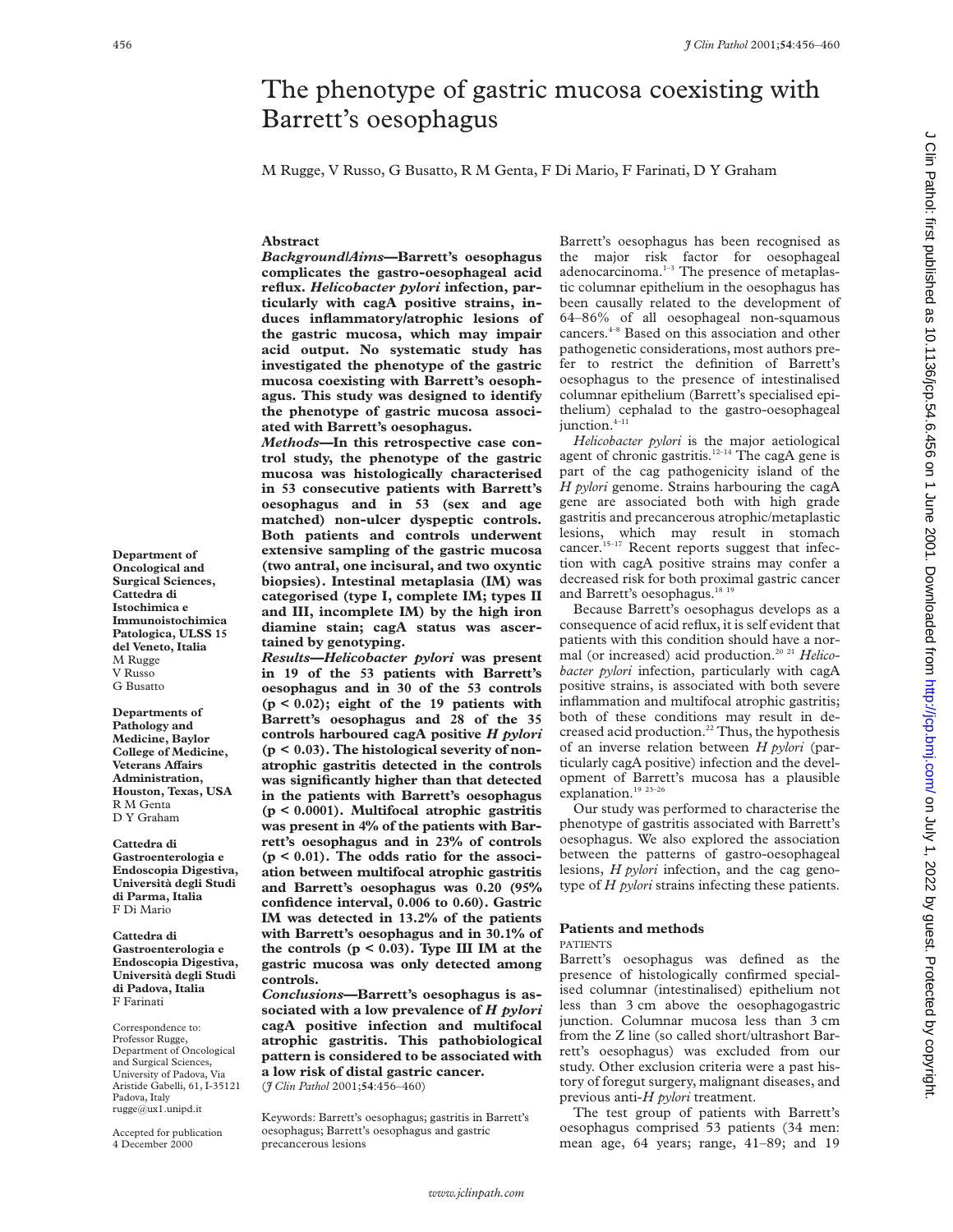women: mean age, 63 years; range, 24–85). In all cases, multiple oesophageal (two to five) and two antral, one incisural, and two oxyntic mucosal samples were available. None of the patients had an active or healed peptic ulcer or focal mucosal lesions.

A control population of 53 consecutive sex and age matched subjects (34 men: mean age, 64 years; range, 41–89; and 19 women: mean age, 63 years; range, 24–85) was retrospectively selected from patients recorded in the electronic archives of the same institution from which the patients with Barrett's oesophagus were recruited. In selecting the control group, the exclusion criteria were: (1) clinical symptoms other than dyspepsia; (2) endoscopy features suggesting reflux oesophagitis and/or active or healed peptic ulcer and/or gastrooesophageal focal lesions; (3) previous anti-*H pylori* treatment, (4) treatment with proton pump inhibitors and/or  $H_2$  receptors antagonists within the two weeks before endoscopy, and (5) fewer than five (two antral, one incisural, and two oxyntic mucosa) gastric biopsy specimens taken during the endoscopy.

## HISTOPATHOLOGICAL EVALUATION OF

OESOPHAGEAL AND GASTRIC BIOPSY SPECIMENS Serial sections (5  $\mu$ m thick) prepared from formalin fixed, paraffin wax embedded biopsy samples were stained with haematoxylin and eosin and with modified Giemsa for the detection of *H pylori*. In both gastric and/or oesophageal samples, when goblet cells were detected, additional sections were prepared and stained with the high iron diamine (HID) reaction to determine the phenotype of the intestinal metaplasia  $(IM).^{27}$  When different subtypes of IM coexisted, type III was considered dominant to type II, and type II dominant to type I.

Gastritis was classified as non-atrophic, atrophic autoimmune, and multifocal atrophic gastritis (MAG).<sup>12</sup> MAG was defined as the presence of unequivocal glandular loss and/or IM in two or more gastric samples, irrespective of their provenance. Cases in which atrophic/ metaplastic lesions were detected in only one of the gastric samples were classified as focal atrophy.14 In four patients (all from the control group), non-metaplastic borderline glandular loss was detected in one of the antral specimens only; because of the absence of definite atrophy and IM, these cases were categorised as non-atrophic gastritis. After the intensity of the mucosal inflammatory infiltrate was scored separately in each gastric biopsy, a combined grade (low *v* high) was generated for each of the gastric regions (antrum, incisura angularis, and corpus). Inflammation was graded as: (1) absent, when no inflammatory infiltration or only sparse mononuclear cells were detected throughout the lamina propria; (2) low grade, when an easily detectable infiltrate, most frequently restricted to the interfoveolar area, was present; and (3) high grade, when the infiltrate was extensive and/or diffuse throughout the whole thickness of the lamina propria, mostly associated with lymphoid follicular structures. Among the non-atrophic gastritis

cases, the above reported scoring system allowed us to distinguish the prevalent location of the inflammatory lesions (antrum + angularis incisura *v* oxyntic mucosa).

All histological evaluations were performed by two of the authors (VR and MR) who, unaware of the clinical information, examined simultaneously each slide and reached a consensus on each score.

MOLECULAR ASSESSMENT OF *H PYLORI* cagA STATUS All cases showing bacteria with morphology consistent with *H pylori* were investigated for the presence of cagA positive strains by means of a molecular genetic method. To obtain template DNA, not less than five sections, 5  $\mu$ m thick and obtained from each of the six gastric samples taken from the same patient, were pooled together and combined in a 1.5 ml microcentrifuge tube for dewaxing and proteinase K digestion, as described previously.<sup>28</sup> The extracted DNA was purified by the phenol/ chloroform method according to a standardised protocol.<sup>29</sup> As a positive DNA control, bacterial DNA was extracted and purified from suspensions of cultured *H pylori* colonies known to be cagA positive or cagA negativ*e*  $(10^5 \text{ cells/ml})$ , which had previously been formalin fixed and embedded in paraffin wax. A negative control, consisting of all reagents but no tissue section, was carried out for each DNA extraction.

Amplification was performed in a final volume of 50 µl of polymerase chain reaction (PCR) mixture containing 0.8 µM of each primer, 0.2 mM of each deoxynucleotide (dATP, dGTP, dTTP, and dCTP), 75 mM Tris base (pH 9.0), 20 mM ammonium sulphate,  $0.01\%$  Tween 20, 3.0 mM MgCl<sub>2</sub>, 1 U thermostable DNA polymerase (Advanced Biotechnologies, Surrey, UK), and 50–100 ng of DNA template. The reaction was carried out in a Perkin Elmer-Cetus thermocycler (Foster City, California, USA). Negative and positive controls (see above) were run in parallel for each amplification. cagA gene amplification was carried out using the following set of primers (5'-ATAATGCTAAATTAGACAACTTG AGCGA-3' and 5'-AGAAACAAAAGCAATA CGATCATTC-3').

Briefly, DNA amplification by the PCR was carried out as follows: denaturation at 94°C for five minutes in the first cycle, followed by annealing for 30 seconds at 55°C, extension for two minutes at 72°C, and denaturation for 30 seconds at 94°C, for a total of 40 PCR cycles. The extension of the last cycle was increased to five minutes to ensure complete extension of the amplified fragment. The PCR products were resolved by 2% agarose or 12% polyacrylamide gel electrophoresis and were visualised after ethidium bromide (0.5 µg/ml) or silver staining (Bio-Rad, Richmond, California, USA).

The sensitivity of the reaction was investigated by performing the PCR on serial 10-fold dilutions of DNA extracted from a known number of *H pylori* cells. The minimum number of bacteria detectable by PCR ranged from 50 to 100.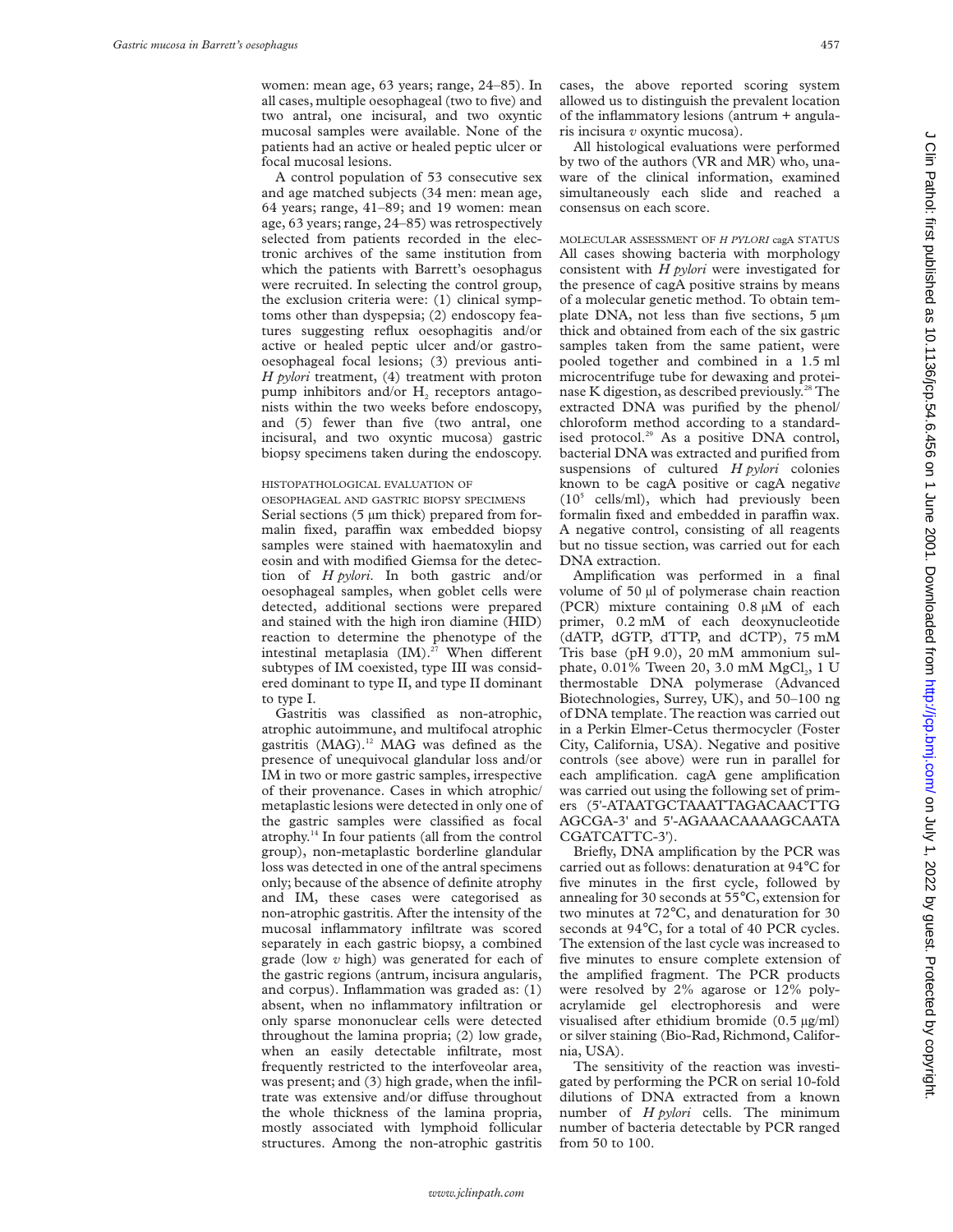*Table 1 Phenotype of gastric mucosa in patients with Barrett's oesophagus and in non-ulcer dyspeptic controls*

|                                              |                      |                      | <i>iron diamine</i> ) | Gastric intestinal metaplasia (high |                          |                      | H pylori positive      |                                         |
|----------------------------------------------|----------------------|----------------------|-----------------------|-------------------------------------|--------------------------|----------------------|------------------------|-----------------------------------------|
| Gastric phenotype                            |                      | Number $(\%)$        | Type I                | Type II                             | Type III                 | H pylori<br>negative | $c$ ag $A$<br>positive | $c$ ag $A$<br>negative                  |
| Normal mucosa                                | Patients<br>Controls | 6(11.3)<br>4(7.50)   | -                     |                                     |                          | 6<br>$\overline{4}$  |                        |                                         |
| Non-atrophic antral<br>predominant gastritis | Patients<br>Controls | 40(75.5)<br>31(58.5) |                       |                                     |                          | 24<br>8              | 6<br>18                | 10<br>5                                 |
| Focal atrophy                                | Patients<br>Controls | 5(9.40)<br>5(9.40)   | $\overline{c}$<br>3   | 3<br>$\overline{c}$                 | $\mathbf{0}$<br>$\Omega$ | 3<br>1               | 4                      | $\mathbf{0}$                            |
| Autoimmune (corpus<br>restricted) gastritis  | Patients<br>Controls | $\Omega$<br>1(1.8)   |                       |                                     |                          | $\mathbf{0}$         | $\Omega$               | $\Omega$                                |
| MAG                                          | Patients<br>Controls | 2(3.80)<br>12(22.6)  | 2<br>$\overline{7}$   | $\mathbf{0}$<br>$\overline{c}$      | $\mathbf{0}$<br>3        | 1<br>3               | 1<br>6                 | $\mathbf{0}$<br>$\overline{\mathbf{3}}$ |

MAG, multifocal atrophic gastritis.

#### STATISTICAL METHODS

Statistical analysis was based on the likelihood ratio  $\chi^2$  test ( $\chi^2_{\phantom{2} \rm LR})$  for frequency tables. p Values < 0.05 were considered significant. Odds ratios (OR) and 95% confidence intervals (CI) were calculated by Peto's formula.

### **Results**

PHENOTYPE OF THE BARRETT 'S MUCOSA

The histochemical phenotype (HID) of the intestinalised oesophageal epithelium was type I in nine of the 53 patients with Barrett's mucosa, type II in 16, and type III in the remaining 28.

#### *HELICOBACTER PYLORI* INFECTION

*Helicobacter pylori* infection was present in 19 of the 53 patients with Barrett's oesophagus and in 36 of the 53 controls (p < 0.02). *Helicobacter pylori* cagA positive strains were detected in eight of the 19 *H pylori* positive patients with Barrett's oesophagus and in 28 of 36 *H pylori* infected controls (table 1). The OR for the coexistence of Barrett's oesophagus and *H pylori* cagA positive infection was 0.28 (95% CI, 0.13 to 0.61).

GASTRIC PHENOTYPE (PATIENTS WITH BARRETT ' S OESOPHAGUS *V* CONTROL GROUP )

Six of the 53 patients with Barrett's oesophagus and four of the 53 control subjects (none of whom were infected with *H pylori*) had a histologically normal stomach mucosa (table 1).

Non-atrophic gastritis was present in 40 of the 53 patients with Barrett's oesophagus and in 31 of the 53 controls ( $p > 0.05$ ; table 1). In both patients and controls, the grade of inflammation detected in antral/incisural specimens was more severe than that assessed in the oxyntic samples (that is antral predominant, non-atrophic gastritis). High grade inflammation was significantly higher in the control group (p < 0.0001; table 2). Sixteen of the 40 patients with Barrett's oesophagus and 23 of the 31 control subjects who had non-atrophic gastritis were infected with *H pylori* (p < 0.009). cagA positive strains were detected in the 18 of the 31 controls and six of the 40 patients with Barrett's oesophagus ( $p < 0.03$ ; table 1).

*Table 2 Non-atrophic antral predominant gastritis: grade of inflammatory lesions in patients with Barrett's oesophagus and controls*

|                    | Low grade | High grade |
|--------------------|-----------|------------|
| Patients (40/53)   | 33        |            |
| Controls $(31/53)$ | 13        | 18         |

One control patient had a morphological pattern consistent with atrophic (nonmetaplastic) corpus predominant gastritis. On the basis of this pathological pattern, a possible autoimmune aetiology was suggested and later confirmed by appropriate serological tests. On these bases this case was excluded from further analysis.

Focal atrophic gastritis (associated with metaplastic changes) was detected in an equal number of patients and controls (five cases each) (table 1). Table 1 reports the *H pylori* status and the prevalence of cagA positive infection. Type I IM was present in two patients with Barrett's oesophagus and type II was found in three patients. Among the five control subjects showing focal atrophic/ metaplastic changes, type I IM was present in three patients and type II in two.

Among both the patients and the controls, MAG featured loss of glands, always coexisting with IM. MAG was diagnosed in two patients with Barrett's oesophagus (table 1). In both these patients atrophic/metaplastic lesions (exclusively located in the antral and/or angular samples) featured type I IM (table 1). The only patient infected with *H pylori* had a cagA positive strain. Twelve control subjects had MAG (table 1) (prevalence of multifocal atrophic gastritis in patients with Barrett's oesophagus *v* controls, p < 0.01). The OR for the coexistence of MAG and Barrett's oesophagus was 0.20 (95% CI, 0.06 to 0.60). The histochemical phenotype of gastric IM among the controls was: type I in seven subjects, type II in two, and type III in the remaining three (table 1). In this group of controls, nine subjects were infected with *H pylori*, six of whom had a cagA positive strain.

#### **Discussion**

In the past decades, a dramatic decline in the incidence of distal gastric cancer has occurred in many populations of the industrialised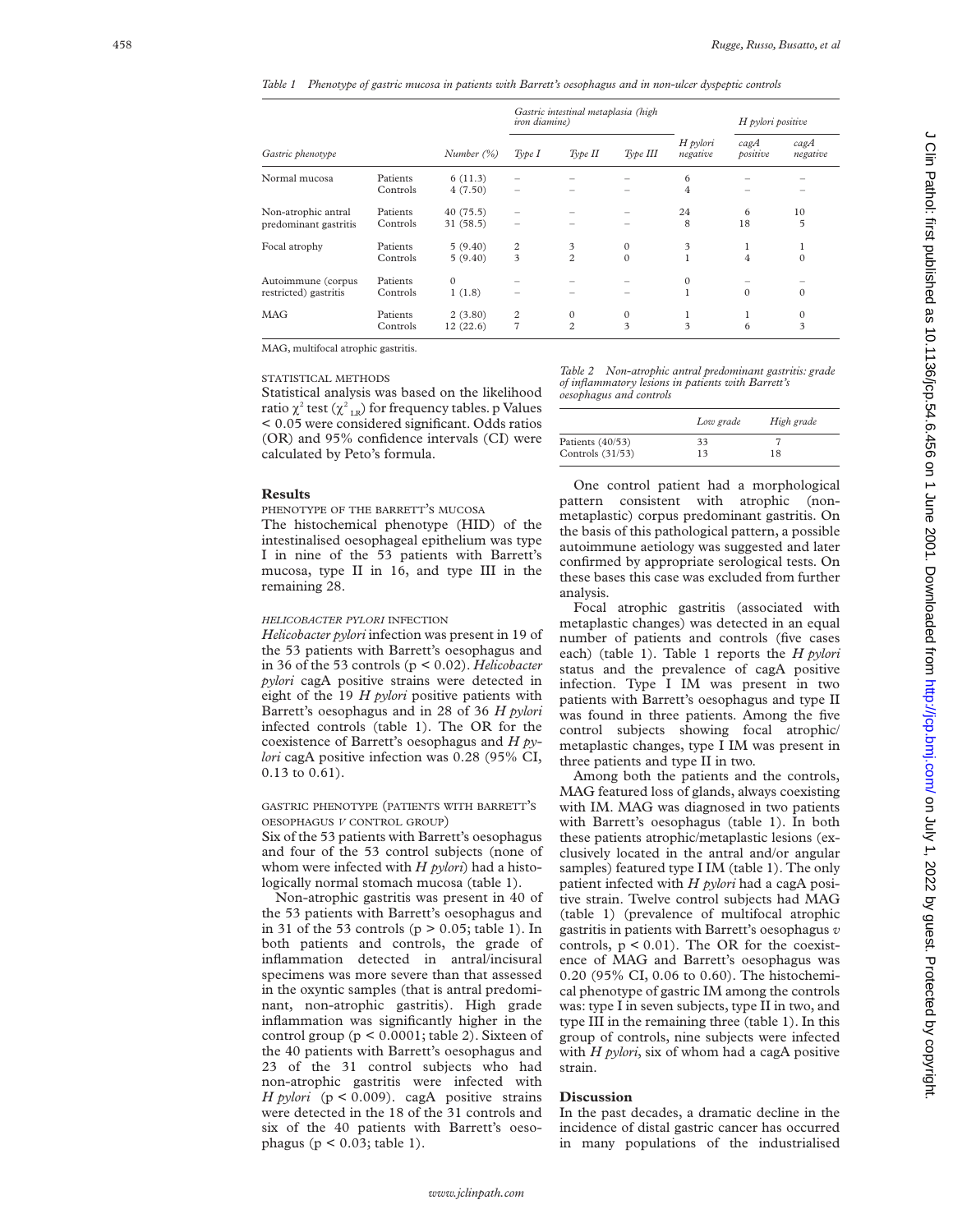world,<sup>30</sup> whereas in these same populations the incidence of adenocarcinoma of the gastrooesophageal junction (distal oesophagus and cardia) has increased substantially.<sup>31 32</sup> Adenocarcinomas of the junction may arise from either Barrett's mucosa in the distal oesophagus or from the gastric mucosa of the cardia. The simultaneous increase of these two conditions is, however, difficult to explain because they appear to result from contrasting pathophysiological settings. Barrett's oesophagus, a consequence of gastro-oesophageal reflux disease (GERD), requires a normal (or increased) acid output. In contrast, the development of intestinal metaplasia in the cardia is mostly related to *H pylori* infection and is most often associated with decreased acid secretion.<sup>25 33-36</sup> Thus, the increasing incidence of oesophageal and proximal gastric adenocarcinoma might be related to different pathobiological conditions, each with its own natural history.

Characterising the different phenotypes of the gastric mucosa is a crucial step in our quest to detect the different conditions that underlie the development of one or the other type of cancer.37–39 No systematic study has investigated the phenotype of the gastric mucosa coexisting with Barrett's oesophagus. In our present study, we have combined the histological and histochemical characterisation of the Barrett's mucosa with an extensive gastric biopsy sampling protocol and the molecular genotyping of *H pylori*.

*Helicobacter pylori* infection was found in a third of the patients with Barrett's oesophagus and in almost two thirds of the control patients with non-ulcer dyspepsia. This low prevalence of *H pylori* contrasts with the data available from a similar northern Italian population, in which the rate of infection was histologically documented to range from 65% (dyspeptic non-ulcer patients) to 84% (patients with gastric dysplasia).40–42 A low prevalence of *H pylori* infection in patients with Barrett's oesophagus has been reported in other studies, which also detected a low prevalence of cagA positive strains among the infected patients.<sup>18 21</sup> <sup>23</sup> In our study, only 12 of 53 patients with Barrett's mucosa were infected with cagA positive strains. This prevalence is significantly lower than that documented in our control group (28 of 53), and that recently ascertained in the same geographical area.<sup>42</sup> The significance of the inverse relation between cagA positive infection and Barrett's oesophagus (OR, 0.28; 95% CI, 0.13 to 0.61) supports the hypothesis of a mutual exclusion between Barrett's oesophagus and cagA positive *H pylori* infection.

The phenotype of the gastric mucosa in patients with Barrett's oesophagus (low grade or no inflammation and virtual absence of atrophy) is compatible with high or normal acid output, a requirement for the development of GERD.<sup>17</sup> <sup>43</sup> <sup>44</sup> It is conceivable that the higher grade of inflammatory/atrophic mucosal lesions found in the controls results in an impairment of the acid output that (perhaps in association with other factors) prevents (or at

least does not promote) acid reflux and, therefore, does not lead to the development of Barrett's mucosa. Only two of 53 patients with Barrett's oesophagus had multifocal atrophic gastritis and none had type III gastric IM, which is known to be associated with the highest risk of stomach cancer. In contrast, multifocal atrophic gastritis was detected in 12 of the 53 control patients, three of whom had type III IM. In biological terms, the inverse relation (OR, 0.20) between Barrett's oesophagus and multifocal atrophic gastritis (a major precursor of distal gastric cancer) suggests a mutual exclusion of these two pathological conditions.

Types II and III intestinal metaplasia have long been considered to be a greater risk factor for the development of gastric adenocarcinoma than the other non-sulphated type.<sup>45 46</sup> The finding that type III IM is highly prevalent in the specialised Barrett's mucosa (a site at high risk for the development of adenocarcinoma) further supports this concept.<sup>5  $\text{6}$ </sup>

A possible limitation of our study is the lack of information on the possible coexistence of IM in the cardia. $37 \frac{47}{48}$  Divergent data have been reported concerning the relations between *H pylori* infection and cardia intestinalisation. Data from Finland excluded a major role for the bacterium in the aetiology of the IM located at the squamocolumnar junction.<sup>39</sup> Other reports significantly associate cardia intestinalisation and *H pylori* infection, and show an inverse relation with the presence of Barrett's mucosa.<sup>47 49 50</sup> The existence of two aetiological types of IM at the oesophagogastric junction has been reported recently; one being associated with *H pylori* infection and the other not associated with infection.37 38 51 Our data support the hypothesis that adenocarcinomas arising from Barrett's mucosa and those originating from the proximal (juxtacardial) stomach have a different morphogenesis.

In conclusion, our study showed that patients with Barrett's oesophagus are mostly affected by mild, non-atrophic, antral predominant gastritis. In these patients, the rates of *H pylori* infection (particularly with cagA positive strains) and multifocal atrophic gastritis are lower than would be expected in the same epidemiological context. The low prevalence of gastric atrophic/metaplastic lesions makes patients with Barrett's oesophagus at low risk of (distal) intestinal-type cancer development. Conversely, the high prevalence of the sulphomucin positive type III IM in the Barrett's mucosa is consistent with the high risk of oesophageal adenocarcinoma.

The authors thank Dr M Cassaro for discussing the results of the present study and L Chiminello for her excellent technical support. This research was supported by the Roberto Farini Foundation for gastroenterological research.

- 1 Barrett NR. The lower esophagus lined by columnar epithe-lium. *Surgery* 1957;**41**:881–94.
- 2 Spechler SJ, Goyal RK. Barrett's esophagus. *N Engl J Med* 1986;**315**:362–71.
- 3 Paull A, Trier JS, Dalton MD, *et al*. The histologic spectrum of Barrett's esophagus. *N Engl J Med* 1976;**295**:476–80.
- 4 Haggitt RC. Barrett's esophagus, dysplasia, and adenocarci- noma. *Hum Pathol* 1994;**25**:982–93.
- 5 Haggitt RC, Tryzelaar J, Ellis FH, *et al*. Adenocarcinoma complicating columnar epithelium-lined (Barrett's) es-ophagus. *Am J Clin Pathol* 1978;**70**:1–5.